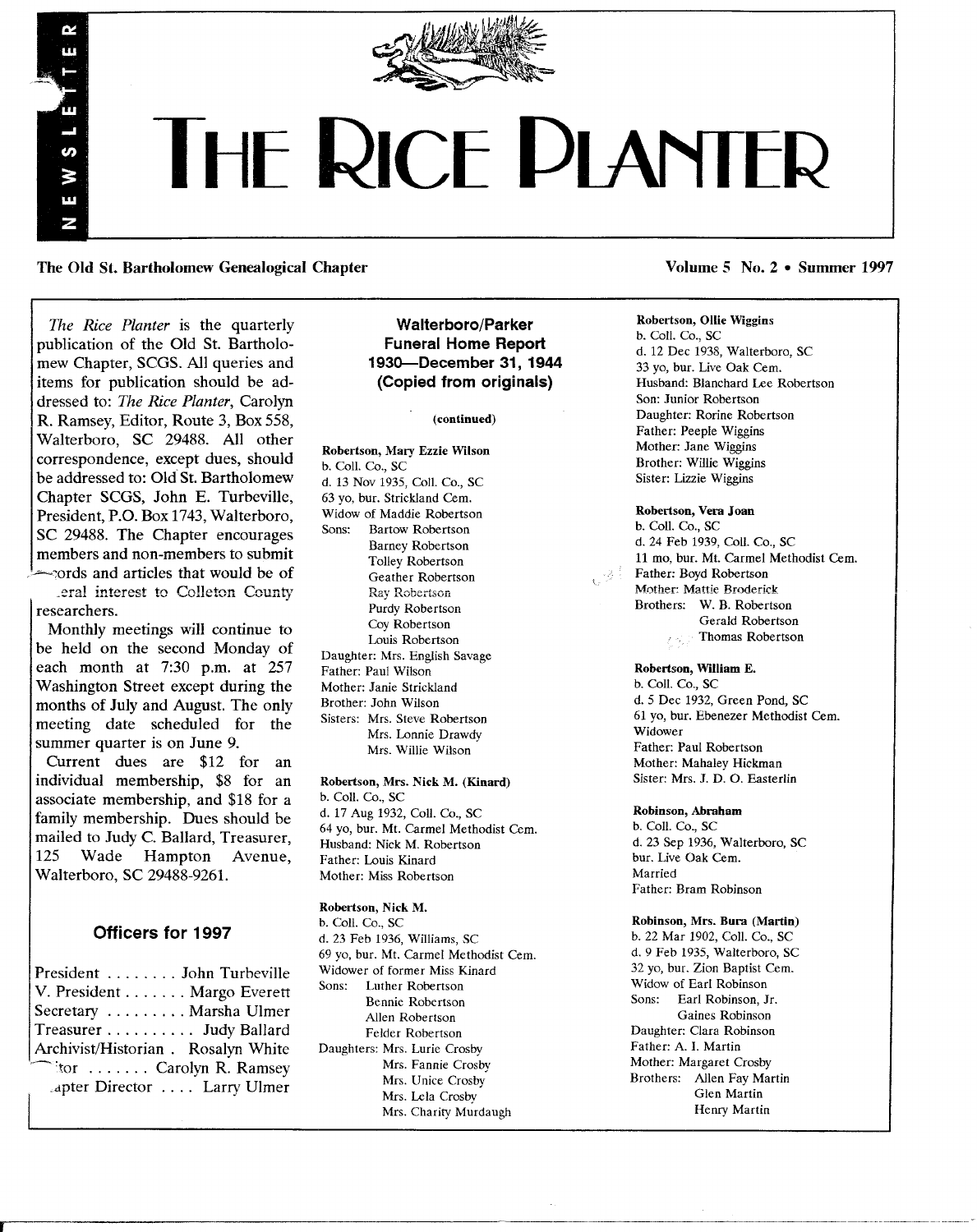Sisters: Mrs. C. H. Beach Mrs. C. G. Ross Eunice Martin Robinson, Charles b. CoIl. Co., SC d. 22 May 1936, Walterboro, SC 7 yo, bur. Fox Cern. Father: Marion Robinson Mother: Ruth Farmer

#### Robinson, James

b. Coll. Co., SC d. 25 Feb 1938, Williams, SC 67 yo, bur. Evergreen Christian Cem. Widower Sons: C. W. Robinson Jeff Robinson Father: B. Robinson Mother: May Wilson Brothers: Jule Robinson Hamp Robinson Philip Robinson Jeff Robinson Sisters: Lizzie O'Ouinn Mrs. H. Wilson

#### Robinson, John Earl

b. 20 Jun 1902, CoIl. Co., SC d. 13 Apr 1934, Charleston, SC 32 yo, bur. Mt. Cannel Methodist Cern. Wife: Baura Martin Robinson Sons: Earl Robinson, Jr. Gaines Robinson Daughter: Clara Robinson Father: J. S. Robinson Mother: Florence Wilson Brothers: Boyd Robinson Steve Robinson Witsell Robinson Sisters: Mrs. M. C. Crosby Mrs. Callie M. Crosby Mrs. Lewis Beach Mrs. Tillman Driggers

#### Robinson, Joseph Stephen

b. CoIl. Co., SC d. 9 Feb 1935, CoIl. Co., SC 26 yo, bur. Mt. Carmel Methodist Cem. Single Father: Stephen Robinson Mother: Florine Wilson Brothers: Boyd Robinson Witsell Robinson Sisters: Mrs. M. C. Crosby Mrs. Tillman Driggers Mrs. Callie M. Crosby Mrs. Lewis Beach

Robinson, Lenord Ruth b. Columbia, SC

d. 25 Jan 1937, Walterboro, SC 20 yo, bur. Kershaw Cern. Husband: Walter L. Robinson Father: W. L. Drakeford Mother: Della Segers

Robinson, UUIe Henderson b. Coil. Co., SC d. 2 Feb 1941, Morganton, NC 61 yo, bur. Live Oak Cern. Father: Jesse Kirkwood Henderson

#### Robinson, Lois Urell

b. Walterboro, SC d. 22 Apr 1938 2 yo, bur. Mt. Carrnel Methodist Cern. Father: Boyd Robinson Mother: Mattie Broderick Brothers: W. B. Robinson Gerald Robinson Thomas Robinson Sister: Joan Robinson

# Robinson, Mazie

b. CoIl. Co., SC d. 5 Dee 1936, CoIl. Co., SC 12 yo, bur. Live Oak Cern. Father: Abraham Robinson Mother: L Spell

#### Rogers, George Martin

b. Anderson, SC d. 25 Jun 1931, CoIl. Co., SC 50 yo, bur. Doctor's Creek Baptist Cern. Wife: Neither Mell Drawdy Rogers Sons: Vernon E. Rogers George M. Rogers Robert C. Rogers Daughters: Hazel W. Rogers Virginia M. Rogers Doris M. Rogers Sybil C. Rogers Matilda A. Rogers Elizabeth M. Rogers Father: Reverend G. M. Rogers Mother: Rachael Duckwith

#### Rolands, Harriett Josephene Ulmer Gooding 798 b. Coil. Co., SC d. 19 Aug 1940, Savannah, GA 68 yo, bur. Bethel Methodist Cern. Widow of Isniore Roland Sons: E. B. Ulmer  $59\%$ D. H. Ulmer P. H. Ulmer

Stepson: Thomas Roland Stepdaughter: Elinor Crawford  $\mathbb{Z}/\mathbb{Z}$ <sup>Father: E. B. Gooding</sup>  $\mathbb{Z}$  Mother: Caroline Bryant Brothers: J. Henry Gooding

Cleveland Gooding Sisters: Mrs. Sallie Benning Mrs. Mamie Priester

#### Ross, Captain Charles Arthur

b. Chicopee Fall, Massachusetts d. 30 Sep 1940, Coil. Co., SC 37 yo, bur. Arlington, VA Married Father: Charles A. Ross Mother: Sadie Arnold Sister: Mrs. Howard S. Meville

#### Ross, Mrs. Charles A.

b. Indiana d. 30 Sep 1940, CoIl. Co., SC 39 yo, bur. Arlington, VA Husband: Charles Arthur Ross Mother: Anna McKissick

#### Ross, Forrest James

b. 5 May 1896, Blaney, SC d. 26 May 1943, Charleston, SC 47 yo, bur. Union Cern., Blaney, SC Wife: Susie Lourine Kelly Ross Sons: Forrest James Ross, Jr. Fred Dorsey Ross Daughter: Mrs. G. T. Wells Father: James L Ross Mother: Annie Missouri Rose Sisters: Mrs. E. D. Derrick Mrs. L. W. Sharpe Mrs. A. P. Ackley Mrs. H. F. Hughes Mrs. J. T. Watson

# **Rossignol, Chrystal Kinard Beverly**

b. ColI. Co., SC d. 26 Jut 1942, Savannah, GA 30 yo, bur. Doctor's Creek Baptist Cern. Married Son: Buster Beverly  $\cup \otimes^{\otimes n}$ Daughters: Gladys Beverly Inez Beverly Father: A. L. Kinard  $\oslash$ Mother: Janie Ulmer Brothers: Merrick Kinard Willis Kinard \, \, Howell Kinard Jack Kinard Sisters: Mrs. Charlie DeLong Mrs. Tom Ryan مراسما وبالويا

# Roose, Earl Ray

b. Hahara, GA d.28 Mar? 31 yo, bur. Lendon, FL Single Father: Allen G. Rouse Mother: Sallie Courson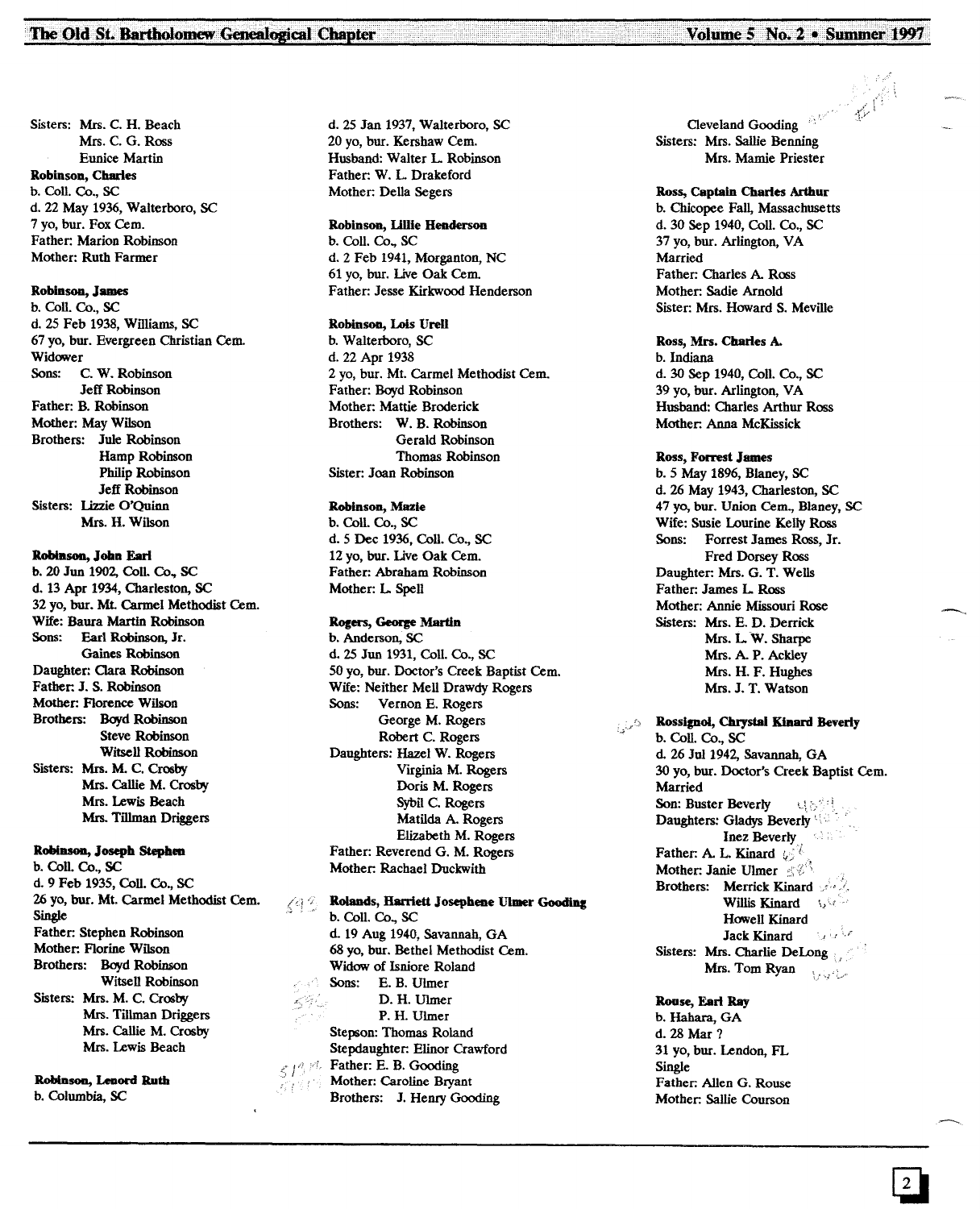Jisters: Mrs. M. C. Smith Mrs. J. T. McDowell, Jr.

#### Ruger, Leth

b. Coli. Co., SC d. 26 Dec 1938, White Hall, SC 30 yo, bur. Hendersonville Cem. Wife: Janis Ruger Father: Nelson Levant Mother: Elizabeth Brown

#### Rush, Fred

b. Parlor, SC d.5 May 1935, CoIl. Co., SC 19 yo, bur. Antioch Baptist Cem. Single Father: L. A. Rush Mother: Annie Jackson Brothers: Hughs Rush Lentin Bennett Rush Sisters: Sarah Rush Essie Rush Elizabeth Rush Betty Lauren Rush

#### Russell, Bell

b. Coli. Co., SC d. 17 Sep 1930, CoIl. Co., SC 67 yo, bur. Sike Savannah Cern.  $\mathbf{\underline{W}}$ idow .her: William DeBoyce viother: Mary Crosby

#### Ryan, Della Hiott  $\mathbb{R}^2$ b. CoIl. Co., SC d. 12 Mar 1942, Walterboro, SC 40 yo, bur. Evergreen Christian Cem. Widow of Eurgle Ryan Sons: Clint Ryan Nathan Ryan Daughters: Isalene Ryan Gladys Ryan  $45^{22}$ Fay Ryan Father: Darley Hiott Mother: Frances Sullivan Brothers: Willie Hiott Cannie Hiott Sister: Mrs. Shelley Beach

Ryan, Eddie Rebecca Kinard b. CoIl. Co., SC d. 26 May 1934, Smoaks, SC 30 yo, bur. Smoaks Baptist Cern. Husband: Willie Ryan Sons: Joe Hollings W. M. Everett Father: G. B. Kinard

#### Ryan, Heber Wendell b. CoIl. Co., SC

d. 26 Dec 1940, Coli. Co., SC 43 yo, bur. Live Oak Cem. Wife: Minnie Lee Varn Ryan Father: J. B. Ryan Mother: Julia C. Drawdy Brothers: John Ryan Cyril Ryan Novie Ryan Ervin Ryan Tom Ryan Sisters: Mrs. Herbert Crosby Nina Mae Ryan

#### Sadler, Hilda Moore

b. Edentown, NC d. 14 May 1935, CoIl. Co., SC 44 yo, bur. Oriental, NC Widow Son: Hayes Moore Sadler Father: W.J. Moore Mother: Sophia Rogerson Brother: W.J. Moore Sisters: Mrs. C. C. Newman Mrs. A. M. Wiggs

#### Salley, Irene Adams

b. CoIl. Co., SC d. 24 May 1936, CoIl. Co., SC Husband: Fletcher Salley Father: Quillie Adams Mother: Emma Love

#### Salley, Luther

b. CoIl. Co., SC d. 15 Nov 1936, Walterboro, SC 20 yo, bur. Wesley Grove Cern. Single Father: Curtis M. Salley Mother: Henrietta Taylor

# Sams, Baby Girl

b. 17 Sep 1932, Walterboro, SC d. 17 Sep 1932, Walterboro, SC infant, bur. Live Oak Cem. Father: Marion Sams Mother: Virginia Riddle Sams

#### Samuels, Lloyd

b. CoIl. Co., SC d. 4 May 1940, CoIl. Co., SC 26 yo, bur. Live Oak Cern. Wife: Janie Risher Samuels Children: 2 small Father: Lonnie Samuels Mother: Rosa Davis Brothers: George Samuels Carroll Samuels Clyde Samuels Earl Samuels Sisters: Shellie Holmes

#### Mary Samuels

#### Samuel, Lonnie

b. CoIl. Co., SC d. 23 Mar 1937, Walterboro, SC 27 yo, bur. Springtown Cem. Single Father: John Samuel Mother: Angie Rivers

#### Sanders, Cleveland

b. CoIl. Co., SC d. 13 Mar 1937, Walterboro, SC 60 yo, bur. Live Oak Cern. Wife: Rhea Flannigan Sanders Father: A. Campbell Sanders Mother: Kitty Paul Brother: Paul Sanders Sisters: Mrs. C. H. Barber Mrs. E. L. Lemacks

#### Sanders, Imogene

b. CoIl. Co., SC d. 8 Jun 1935, Coli. Co., SC 4 yo, bur. Sandy Dam Methodist Cem. Father: C. P. Sanders Mother: Annie Bishop Brother: Paul Sanders Sister: Emalie Sanders

#### Sanders, Margaret Gadsden Mitchell

b. Hampton Co., SC d. 31 Mar 1940, Walterboro, SC 51 yo, bur. Live Oak Cern. Husband: C. Anderson Sanders Daughters: Margaret Anne Sanders Mary Mitchell Sanders Father: J. C. Mitchell Mother: Ellen Harleston Brothers: W. B. R. Mitchell Ashby L. Mitchell Sisters: Mrs. P. D. Hay Mrs. W. C. Crawford Mrs. R. G. Smith Mrs. Fred Capplemann

#### Sanders, Mariah

b. CoIl. Co., SC d. 23 Dec 1932, CoIl. Co., SC 52 yo, bur. Buzzard Roost Cern. Widow

#### Sanders, Milford Jefferson

b. CoIl. Co., SC d. 19 Apr 1934, Georgetown Co., SC 50 yo, bur. Doctor's Creek Baptist Cern. Wife: Gattie Breland Sons: M. J. Sanders, Jr. Eugene Sanders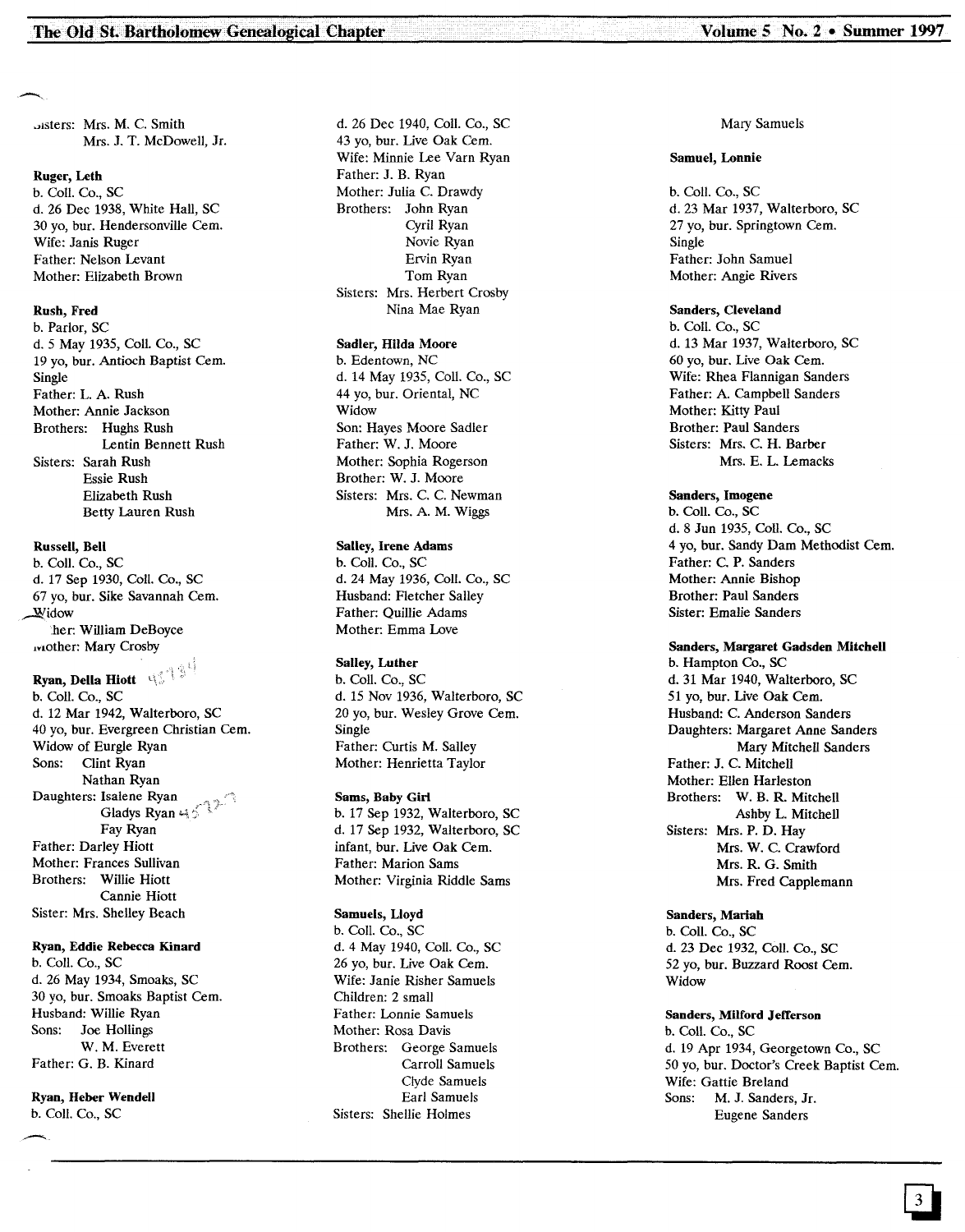Daughters: Mrs. Glen Ritter Sarah Sanders Father: Aaron Rice Sanders Mother: Miss Guess Sister: Ada Sanders

#### Sanders, Robert Lee

b. ColI. Co., SC d. 28 Jun 1935, Coll. Co., SC 65 yo, bur. Sandy Dam Methodist Cern. Widower Mother: Carrie Hern Brother: L. M. Sanders Sister: Sallie Tarvere

#### Sauls, Ella MiIls

b. Coll. Co., SC d. 23 Nov 1930, Coll. Co., SC 48 yo, bur. Peniel Baptist Cem. Husband: David Sauls Father: John Mills Mother: Jane Mills Brother: 1 Sisters: 2

Sauls, Isaac Augustus 3022

b. Coll. Co., SC d. 16 Dec 1934, Walterboro, SC 59 yo, bur. Smoaks Baptist Cern. Widower of Minnie B. Carter Sauls 312 Sons: I. Leon Sauls are solved on the V. Wilson Sauls  $\mathbb{R}^n$ Augustus Sauls Lanair Sauls Daughter: Susie Mae Sauls Father: Isaac Sauls Mother: Mary Martin Brother: D. E. Sauls Sisters: Mrs. W. H. Yarn Mrs. Hugh L. Tollison

#### Sauls, Walter Marshall

b. 2 Jul 1881, Charleston Co., SC d. 4 Nov 1944, Walterboro, SC 63 yo, bur. Live Oak Cern. Wife: Hattie Trowell Sauls Daughters: Mrs. M. B. Hiott Mrs. J. H. Crosby Father: 1. P. Sauls Mother: Eliza Jane Smith Sister: Mrs. J. A. Tuten

#### Saulsberry, Isaac C.

b. Berkley Co., SC d. 15 Jun 1931, Coll. Co., SC 63 yo, bur. Bedons Baptist Cern. Married

Saulsberry, Minnie Amanda Bennett b. Coll. Co., SC

d. 29 Nov 1944, Walterboro, SC 38 yo, bur. Bedons Baptist Cem. Widow of Isaac Saulsberry Sons: I. C. Saulsberry Dedrie Saulsberry Blanchard Saulsberry Lloyd Saulsberry Daughters: Mrs. R. P. Hiott Mrs. Jennings C. Carter Mrs. Joel Hiott Father: Sam Bennett Mother: Sarah Crosby Brothers: H. C. Bennett Jake Bennett Sister: Martha Hiott

#### Saunders, Harvey Westine

b. 24 Oct 1878, Coll. Co., SC d. 31 Oct 1940, Coll. Co., SC 62 yo, bur. Doctor's Creek Baptist Cern. Single Father: Joseph William Saunders Mother: Rebecca Jane Adams Brother: Calvin Goodwin Saunders Sisters: Miss Lou Saunders Mrs. Taylor M. Smith Mrs. Orrin E. Grant

## Saunders, Herman Russell

b. 1903, Coll. Co., SC d. 12 Sep 1940, Walterboro, SC 37 yo, bur. Live Oak Cern. Wife: Miriam Crosby Father: Dr. John Garris Saunders Mother: Rivey Davis Thompson Brothers: Homer Vardell Saunders John Alvah Lee Saunders Half brother: William Chesley Saunders, Jr. Half sisters: Mrs. R. A. Chaplin Mrs. Luther G. Cribb Mrs. Morgan I. Fralix

#### Saunders, James Wheeler

b. 9 Jun 1877, Coll. Co., SC d. 21 Jul 1943, Coll. Co., SC 66 yo, bur. Doctor's Creek Baptist Cern. Wife: Leckie Elizabeth Carter Sons: Bruce B. Saunders Alvin Saunders Daughter: Mrs. Orie Davis Father: James Hardy Saunders Mother: Martha F. Beach Brother: William Harley Saunders Sisters: Mrs. David T. Beach Mrs. Bannah Kinard

#### Saunders, Jasper Arnold

b. 15 Oct 1878, Coll. Co., SC d. 29 May 1939, ColI. Co., SC 60 yo, bur. Doctor's Creek Baptist Cern. Widower of Hattie V. Martin Sons: B. Leon Saunders Earl F. Saunders Mendel L. Smith Saunders Daughter: Mrs. J. William Smith Father: Benjamin Capers Saunders Mother: Mary Caroline Adams Brothers: William Chesley Saunders John Bunyan Saunders Sisters: Mrs. Janie Smith Miss Effie L. Saunders Miss Biddie M. Saunders

#### Saunders, Rivie Thompson Davis

b. 23 Aug 1873, Barnwell Co., SC d. 29 Sep 1931, Coll. Co., SC 59 yo, bur. Doctor's Creek Baptist Cem. Husband: William Chesley Saunders Sons: Homer V. Saunders J. Alvah Lee Saunders H. Russell Saunders Chesley Saunders, Jr. 447 Daughters: Nadine Saunders Jessie Saunders Josephene Saunders Father: George Thompson Mother: Miss Matthews

#### Saunders, Samuel Benjamin

b. 19 Mar 1858, Coll. Co., SC d. 1 Dec 1930, ColI. Co., SC 72 yo, bur. Doctor's Creek Baptist Cem. Wife: Letitia Hiott Sons: Dwight L. Moody Saunders Carlisle M. Saunders William Boyd Saunders Ellison D. Saunders Daughters: Mrs. Joseph O. Ackerman Mrs. Carl H. Schultze Mrs. John Fraser Koger Mrs. William M. Brinkerhoff Father: Griffin Garris Saunders Mother: Elizabeth "Betsy" Goodwin

#### Saunders, Letitia Hiott

b. ColI. Co., SC d. 17 Jul 1944, Coll. Co., SC 75 yo, bur. Doctor's Creek Baptist Cern. Widow of Samuel Benjamin Saunders Sons: Dwight Moody Saunders Carlisle M. Saunders Ellison D. Saunders Daughters: Mrs. Lillian Corinne Koger Mrs. Lula Janelle Brinkerhoff Mrs. Clytie Lois Schultze Father: Joseph Hiott Mother: Jane Jordon Hiott

Saunders, William Palmer b. Coll. Co., SC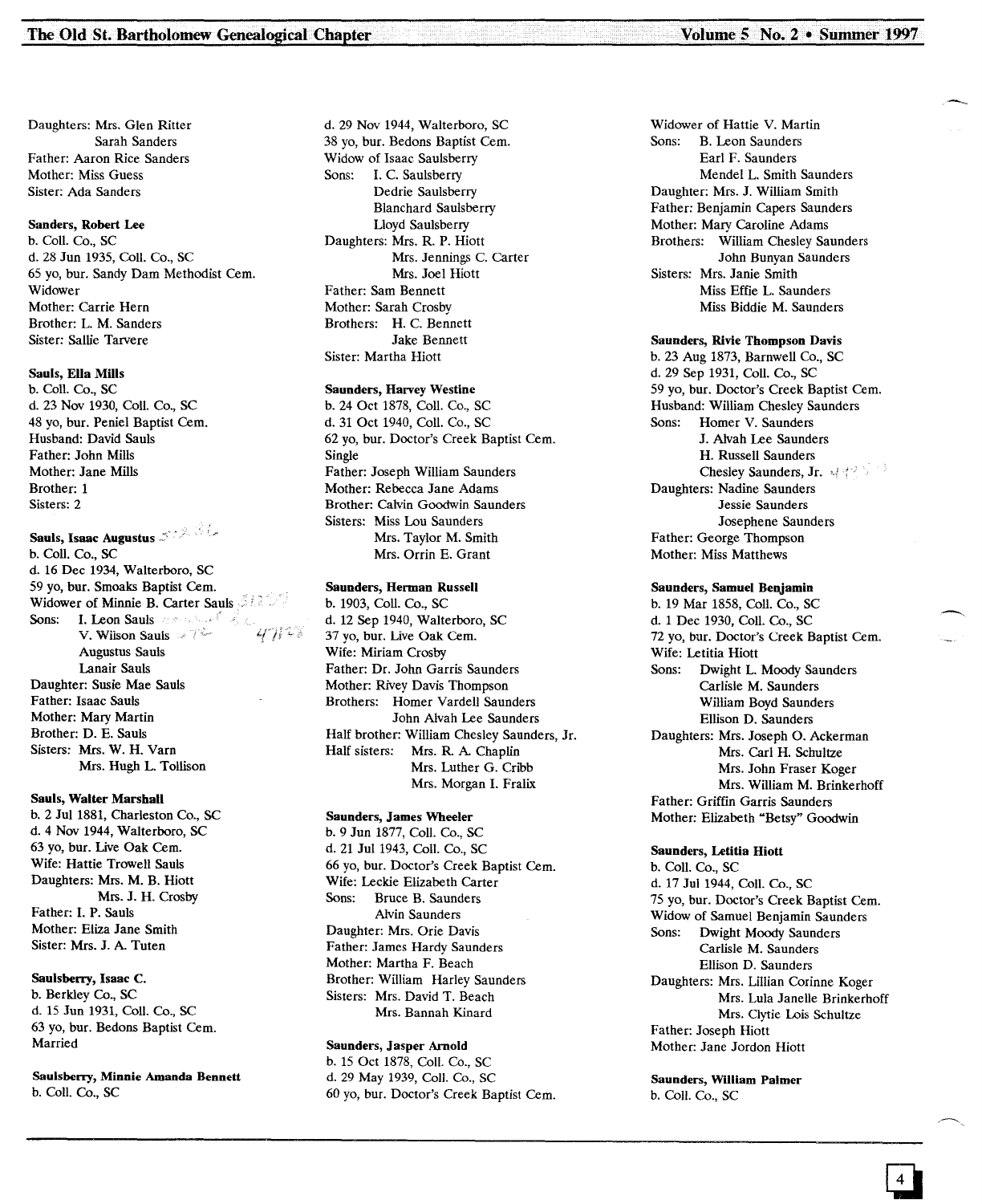j. 28 Nov 1940, Walterboro, SC 34 yo, bur. Live Oak Cern. Wife: Dorothy Nobles Saunders Father: William Harley Saunders Mother: Hattie Joella Bennett Brothers: Harold M. Saunders Marshall B. Saunders William Harley Saunders, Jr. Sisters: Mrs. J. H. Zucksworth Mrs. J. S. Hood Mrs. Ernest McDowell Mrs. John F. Gable

Savage, Betsey Wright b. CoIl. Co., SC d. 31 Jul 1931, Coll. Co., SC 77 yo, bur. Peniel Methodist Cern. Widow Father: Mr. Wright

#### Savage, Ullie Ferguson

b. CoIl. Co., SC d. 2 Aug 1937, CoIl. Co., SC 50 yo, bur. Meeting House Cern. Husband: G. C. Savage Sons: George Savage Harvey Savage Julius Savage Raymond Savage Daughters: Mrs. T. E. McDaniel Mrs. B. C. DeWitt Geneva Savage Father: Ben Ferguson Mother: Caroline Bridge Sisters: Mrs. W. L. Patrick Barbara Ferguson

#### Saxby, Emma Green

b. Coll. Co., SC d. 1 Mar 1940, Coll. Co., SC 94 yo, bur. St. Paul Cem. Widow Sons: Urias Saxby Tom Saxby J. D. Saxby Daugher: Mrs. Willie Simons Father: Sam Green

Scheminger, Della Morriston Shacklett b. 25 Feb. 1901, Mount Jackson, VA d. 4 May 1942, Coll. Co., SC 41 yo, bur. VA Husband: Joseph A. Scherninger Son: Robert Shacklett

#### Schrecengost, Lurney P.

b. 14 Nov 1918, Kittanning, PA d. 6 Sep 1942, Coll. Co., SC 23 yo, bur. Kittanning, PA Single

Father: David P. Schrecengost Mother: Hazel S. Schrecengost

Scott, J. M. d. 20 Jan 1939, Walterboro, SC 57 yo, bur. Jacksonville, FL Widower Father: F. M. Scott Mother: Mary Jane Mills

#### Scriven, John

b. Coil. Co., SC d. 10 Aug 1939, Coll. Co., SC Single 47 vo, bur. Swamp Cem. Father: Thomas Scriven Mother: L. North

#### Scriven, Moses

b. CoIl. Co., SC d. 28 Oct 1938, Green Pond, SC 56 vo, bur. Brown Cem. Wife: Mary Scriven

#### Scriven, Susan Weassy

b. Coll. Co., SC d. 8 Feb 1939, Coll. Co., SC 85 yo, bur. Brick Barn Cem. Widow of Daniel Scriven Father: Joe Weassy

#### Seabrook, Martha Love Rivers

b. 2 Oct 1863, Coll. Co., SC d. 6 Jul 1939, CoIl. Co., SC 76 yo, bur. Live Oak Cem. Widow of George R. Seabrook Father: Benjamin Styles Rivers Mother: Alexandra Maria Fraser

#### Seabrook, Nellie Holmes

b. ColI. Co., SC d. 20 Apr 1938, Walterboro, SC 88 yo, bur. Zion Cern. near Round 0, SC Widow Father: Dick Holmes Mother: Belle Glover

#### Seigler, Irvin Asbury

b. 22 May 1855, CoIl. Co., SC d. 12 Jan 1934, Coll. Co., SC 78 yo, bur. Bedons Baptist Cem. Married Sons: W. Seigler 1. O. Seigler B. R. Seigler G. C. Seigler Ezra Seigler Daughters: Mrs. D. F. Fiske Mrs. D. Driggers Mrs. W. L. Francis

Mrs. H. H. Hill Father: Earl Seigler Mother: Miss Bears Sisters: Mrs. P. S. Hill Mrs. Gussie Francis Mrs. Harmon Crosby

#### Seigler, May Nettles

b. 22 Jun 1906, CoIl. Co., SC d. 7 Feb 1940, Walterboro, SC 33 yo, bur. Bedons Baptist Cem. Carroll Seigler Adolph Seigler John C. Seigler Daughters: Myrtle Seigler Infant (not named) Father: J. C. Nettles Mother: Bessie Mae Copeland Brothers: Howell Nettles William B. Nettles

#### Sewell, Miley

b. Jessup, GA d. 6 Jan 1935, CoIl. Co., SC 1 yo, bur. Live Oak Cern. Father: J. B. Sewell, Jr. Mother: Zoa Miley Sister: Joan Sewell

#### Shepherd, Ada Lee Aikins

b. Coll. Co., SC d. 12 Dec 1934, Coll. Co., SC 24 yo, bur. Pine Grove Cem. Husband: Robert Shepherd Father: Sam Aikins Mother: Annie Brown

#### Shulman, Harold

d. 17 Jun 1940, Dorchester Co., SC 32 yo

# Simmons, Betty Elizabeth Herndon

b. CoIl. Co., SC d. 12 Mar 1937, Coll. Co., SC 65 yo, bur. Peniel Methodist Cern. Widow of John Simmons Son: J. P. Simmons Daughters: Mrs. L. H. Ramsey Mrs. Lorenza Schultz Father: Lawrence Herndon Mother: Martha Bailey Brother: I. Joe Herndon Sister: Mrs. E. D. (Hattie) Benton

#### Simmons, Fannie Windom

b. St. George, SC d. 5 Ju11941, Smoaks, SC Husband: George Simmons Father: Henry Windom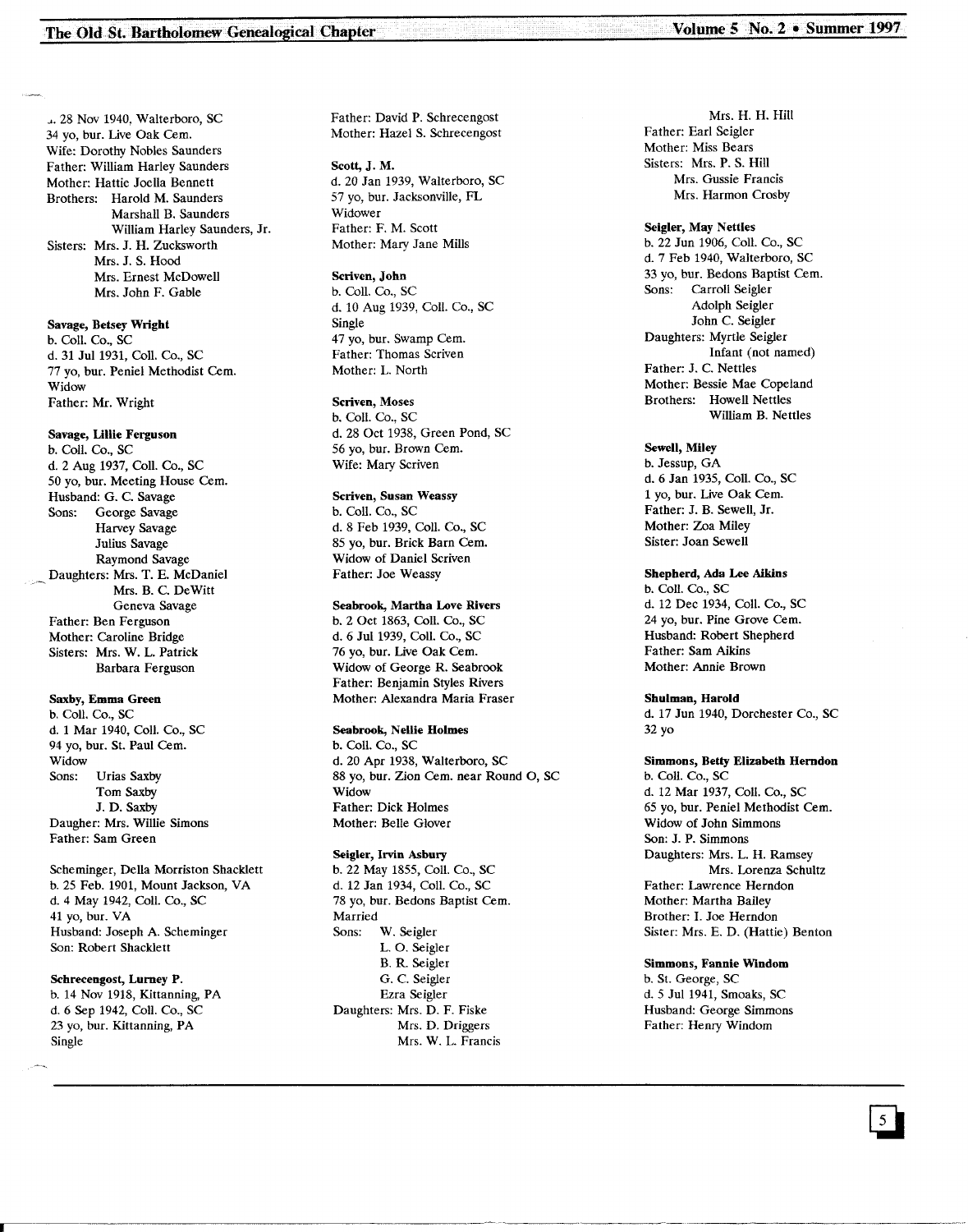#### Simmons, Leon b. ColI. Co., SC d. 28 Oct 1943, ColI. Co., SC 73 yo, bur. Bedons Baptist Cern. Husband: Rhodie Simmons Sons: Kisler Simmons Howell Simmons Earl Simmons Theodore Simmons Father: Bill Simmons Mother: Mary Driggers Brothers: Willie Simmons John Simmons Gus Simmons Andrew Simmons Carlos Simmons Cleveland Simmons Sisters: Mrs. Emily Jordon Mrs. Cal Boggs

# Simmons, Lucille Hugenia

b. ColI. Co., SC d. 18 May 1937, CoIl. Co., SC bur. Spring Hill Cem. Married Father: Richard Hugenia Mother: Catherine Hugenia Brother: Andrew Hugenia Sister: Carrie H.

#### Simmons, Major

b. Coll. Co., SC d. 6 Nov 1938, Green Pond, SC 50 yo, bur. Spring Hill Cern. Wife: Rosa Simmons Father: Sam Simmons Mother: Jane S.

#### Simmons, Marva Jean

b. Charleston, SC d. 30 Jul 1941, Charleston, SC 1 yo, bur. Carters Ford Baptist Cern. Father: J. A. Simmons Mother: Mildred Drawdy Brother: James Madison Simmons

#### Simmons, Rebecca

b. Hampton Co., SC d. 14 Sep 1930, Hampton Co., SC 28 yo, bur. Mt. Carmel Cem. Single Father: E. H. Simmons Mother: Sallie Portress

#### Simmons, Vema Martha Harrington

b. Lee Co., SC d.4 Feb 1931 22 yo, bur. Welch Cern., Timmonsville, SC Husband: E. Z. Simmons Children: 2 small

Father: W. B. Harrington Mother: Sallie Logan

Simonds, Ford F. b. Platte City, MO d. 10 Nov 1943, ColI. Co., SC 28 yo, bur. Dearborn, MI Wife: Leona Simonds Father: William A. Simonds Mother: Teresa C. Simonds

#### Simpson, Ellen White Riddle

b. North Carolina d. 23 Apr 1942, Walterboro, SC 71 yo, bur. Oak Wood Cern., Raleigh, NC Widow of Robert Simpson Son: John F. Simpson Father: Spencer L. Riddle Mother: Martha T. White Brother: Dr. S. M. Riddle

#### Singleton, Beulah Thompson

b. Cherokee Co., SC d. 10 Aug 1938, Walterboro, SC 38 yo, bur. Live Oak Cem. Husband: Alfred Singleton Father: T. A. Thompson Mother: Mary Gill

#### Singleton, Georgia Richardson

b. ColI. Co., SC d. 25 Dec 1836, CoIl. Co., SC 27 yo, bur. Cypress Cem. Husband: David Singleton Father: Anele Richardson Mother: Isabelle Richardson

#### Singleton, Josiah

b. ColI. Co., SC d. 12 Oct 1934, CoIl. Co., SC 66 yo, bur. Cooks Hill Cern. Widower of Sarah Richardson

#### Singleton, Walter

b. CoIl. Co., SC d. 16 Nov 1941, Walterboro, SC 28 yo, bur. Zion Cem., Hendersonville, SC Single Father: William Singleton Mother: Anna Simmons

#### Sipe, Leo Emanuel

b. Illinois d. 9 Jan 1944, Coll. Co., SC 49 yo, bur. Evergree Christian Cem. Wife: Minnie Sumner Sipe Father: E. B. Sipe Mother: Minnie Bell Taylor Brother: Walter Sipe Sister: Hazel Beaver

#### Skiles, William Frank

b. Norfork, VA d. 29 Nov 1935, ColI. Co., SC 48 yo, bur. Live Oak Cern. Wife: Cleo Cook Skiles Son: William Skiles Father: William Skiles Mother: Evora Clifton Brothers: Clyde Skiles Henry Skiles Luther Skiles Sister: Mrs. E. C. Skinner

#### Slawter, Mintoria

b. North Carolina d. 19 Nov 1940, ColI. Co., SC 86 yo, bur. Callahan, FL Single Brothers: Lee Slawter Lum Slawter

#### Sloman, Daisy

b. 4 Jan 1877, ColI. Co., SC d. 30 Ju11930, ColI. Co., SC 53 yo, bur. Black Creek Baptist Cem. Single Father: James H. Sloman Mother: Margaret White Brother: J. O. Sloman Sisters: Mrs. M. B. Marvin Emily Sloman Mrs. A. M. Addison

#### Small, George

b. CoIl. Co., SC d. 8 Mar 1940, Walterboro, SC 18 yo, bur. Old House Cem. Single Father: Lester Small Mother: Janie Small

Smalls, Robert d. 23 Jan 1941, CoIl. Co., SC married

#### Smith, Emma Strickland

b. CoIl. Co., SC d. 3 Ju11935, Smoaks, SC 68 yo, bur. Smoaks Baptist Cem. Husband: A. B. Smith Sons: Lucas Smith Addie Smith Allie Smith W. M. Smith P. W. Smith Rufas Smith Daughters: Mrs. M. Padgett Minnie Lee Smith Father: Paul W. Strickland Mother: Mary Smith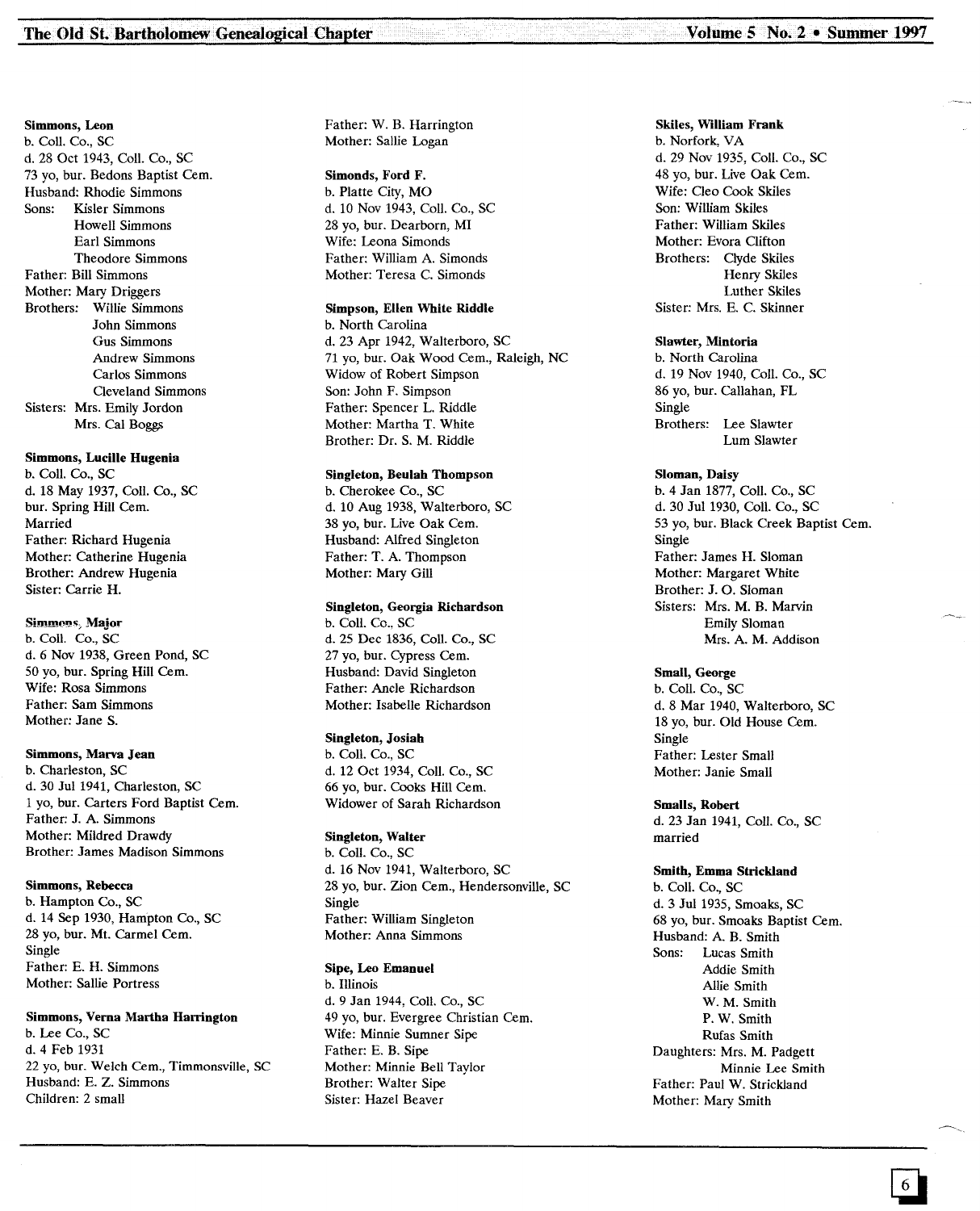,-,,'Others: Jasper Strickland Hugo Strickland Belton Strickland Gilmore Strickland Sisters: Lillie Strickland Mrs. R. D. Carter Mrs. R. M. Reddish Mrs. J. C. Kinsey

#### Smith, Archie Allen

b. Dorchester Co., SC d. 17 Jun 1933, Round 0, SC 37 yo, bur. Beech Hill Cern. Wife: Estelle Brownlee Son: Hoyt Smith Daughter: Margaret Smith Mother: Miss Platt Brothers: Carvel Smith Eugene Smith Robert Smith John Smith Charlie Smith Sisters: Lilla Reeves Mrs. Shuler DuHay

#### Smith, Charlie

b. Coli. Co., SC d. 21 Sep 1933, Smoaks, SC 64 yo, bur. Smoaks Baptist Cern. ..,..I:i~g1e .1er:Tom Smith

#### Smith, David Lawrence

b. 27 Sep 1869, Hunters Chapel, SC d. 20 Jul 1932, Walterboro, SC 62 yo, bur. Walterboro, SC Wife: Hortense Hodges Smith Father: A. R. Smith Mother: Theresa Smoak

#### Smith, Edgar lloyd

b. Coli. Co., SC d. 14 Jan 1933, Coli. Co., SC 37 yo, bur. Tabor Methodist Cern. Wife: Cora Crosby Smith Son: Ellis Smith Daughter: Evelyn Smith Father: Marion Smith Mother: Addie Hutson Brothers: Lonnie P. Smith Taylor Smith Harry Smith Sisters: Mrs. W. W. Beach Lila Hill Mrs. R. E. Crews Mrs. E. P. Samding

Smith, Edwin J., Jr. b. Florence Co., SC d. 19 Apr 1933, Walterboro, SC

42 yo, bur. Live Oak Cern. Wife: Lottie S. Smith Father: E. J. Smith Mother: Sarah Huett Brothers: T. J. Smith A. W. Smith L. E. Smith W. C. Smith Sisters: Mrs. R. E. Young Sallie Smith Mrs. W. Z. Cook Mrs. E. F. McElocuse

#### Smith, Ella Amanda Smith

b. Dorchester Co., SC d. 27 Feb 1940, Cottageville, SC 80 yo, bur. Cypress Camp Ground Methodist Cem. Widow of J. E. Smith Sons: Dr. C. E. Smith J. E. Smith N. J. Smith D. R. Smith A. J. Smith Daughters: Mrs. M. L. Ackerman Mrs. Ben Cheek Father: John J. Smith Mother: Sarah Ferrel Brothers: Charlie Smith Willie Smith Johnny Smith

#### Smith, English W.

b. Coil. Co., SC d. 3 Mar 1939, Green Pond, SC 82 yo, bur. Ebenezer Methodist Cem. Wife: Mary Benton Smith Sons: W. W. Smith E. C. Smith C. H. Smith Daughers: Mrs. Eugene Savage Mrs. R. E. Reynolds Father: Tom Smith

#### Smith, Eugenia E. Spell

b. 13 May 1854, Coli. Co., SC d. 27 Jan 1931, Coli. Co., SC 76 yo, bur. Smith Cern. Widow of Jasper M. Smith Sons: J. M. Smith M. S. Smith A. C. Smith L. C. Smith R. H. Smith Daughters: Mrs. W. H. Padgett Blanche Smith Father: Richard Spell Mother: Eugenia E. Spell

# Smith, Hattie Garris

b. Coil. Co., SC

d. 8 Jan 1940, Coli. Co., SC 74 yo, bur. Little Swamp Methodist Cem. Husband: Berry W. Smith Stepsons: Joe Henry Smith Clemson Smith Adopted son: "Buster" Smith Father: William Garris Mother: Lottie Smoak Garris

#### Smith, Hugh Asbury

b. 17 Nov 1868, Marion, SC d. 11 Jun 1937, Walterboro, SC 69 yo, bur. Live Oak Cern. Wife: Lalla Langdale Donnelly Stepson: T. C. Donnelly Daughters: Mrs. W. R. McKnight Mrs. J. A. Mc? Father: Captain Alfred G. Smith Mother: Pauline Parter Brother: E. L. Smith Sisters: Mrs. D. V. McGary Ida L. Brockington Mrs. H. V. Kinder Mrs. J. P. Adams Mrs. M. R. McGary

#### Smith, James

b. Beaufort Co., SC d. 9 Apr 1938, Walterboro, SC 45 yo, bur. Jenkins Cem. Wife: Addie Green Smith Adopted son: Harry Smith Adopted daughters:Addie Smith Annie Lou Smith Father: Sam Smith Mother: Charlotte Smith Brothers: Henry Smith Josh Smith George Smith Sam Smith Christopher Smith

#### Smith, James Calvin

b. Coli. Co., SC d.8 Oct 1930, Coli. Co., SC 77 yo, bur. Smoaks Baptist Cem. Widower Son: L. C. Smith Daughters: Mrs. L. H. Smith Florrie Smith Mrs. C. C. Price Mrs. Edna Smith

(to be continued)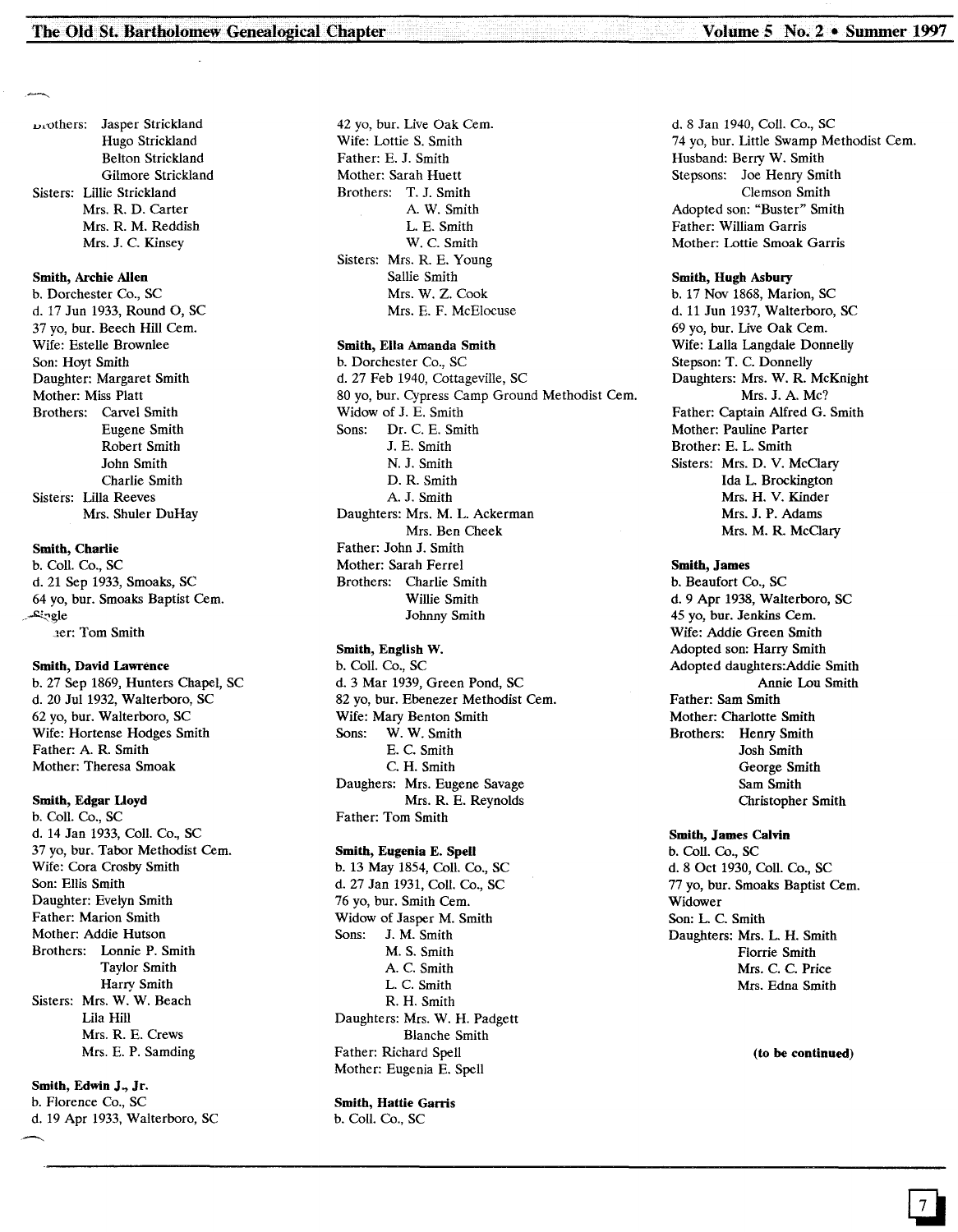# **Excerpts from the Walterboro News, Colleton Press, Colleton Democrat, Colleton Standard, and the Colleton News' 1875-1909**

(extracted by Doris M. Lucas)

**MARRIAGES** 

Quillie HUDSON and Miss Lugil BAILEY were married on December 15, 1909.

Madison P. HOWELL was married to Miss Martha Williams GAGE in the home of the bride's parents, Judge and Mrs. G. W. GAGE of Chester on December 21, 1909. He is the son of Mrs. M. P. Howell and the late Mr. Howell.

Miss Lily Kate STOKES, daughter of Dr. and Mrs. G. W. Stokes and Dr. Hughes A. MOORER of Orangeburg were married in January of 1920. They will live in Cameron.

On January 16, 1910, C. M. HARLEY was married to Ada (or Ida) M. BUTLER, daughter of C. W. Butler. They will live in Savannah, Georgia.

Harry G. CURTIS, son of Reverend and Mrs. F. S. Curtis was married to Bessie CURTIS of Mt. Pleasant on January 12, 1910.

Estelle EASTERLIN, daughter of Mr. and Mrs. W. B. Easterlin of Round 0 was married to Mr. Arthur S. BUTLER of Jacksonboro on January 19, 1910. He is the son of Mr. and Mrs. C. W. Butler of Walterboro.

Connie O'BRYAN and Willie BLOCKER of Hendersonville were married on January 19, 1910.

Lizzie COLSON, daughter of Mr. and Mrs. J. D. Colson was married on January 23, 1910.

Mr. Josie HIOTT and Miss Jewell BOWERS, daughter of Mr. and Mrs. H. A. Bowers of Brants, were married on February 13, 1910. (Pine Grove News item)

# **DEATHS**

Archibald Stobo BEDON of Colleton County died on September 22, 1909. He is survived by his father and a brother.

The Honorable D. C. SANDERS was buried at Sandy Dam Methodist Church in September of 1909.

Henry CROSBY died on September 30, 1909, and is buried at Old Field Creek Cemetery.

Mrs. J. W. GRUBER died at her home at Old Maple Cane on October 2, 1909, and was buried at Gruber Burial Ground near the Edisto River. She is survived by her husband, four daughters, one son, her mother, and two brothers.

Jim PRICE of Berea was shot to death by J. Scott PADGETT, storekeeper. James Price was out on bail for murder of William REDDISH at Lodge on April 7,1907.

The Reverend John Fripp MORRALL died on October 15, 1909. He was probably the oldest Baptist minister in the state. He died at the home of his son Norman G. Morrall and was buried in Allendale.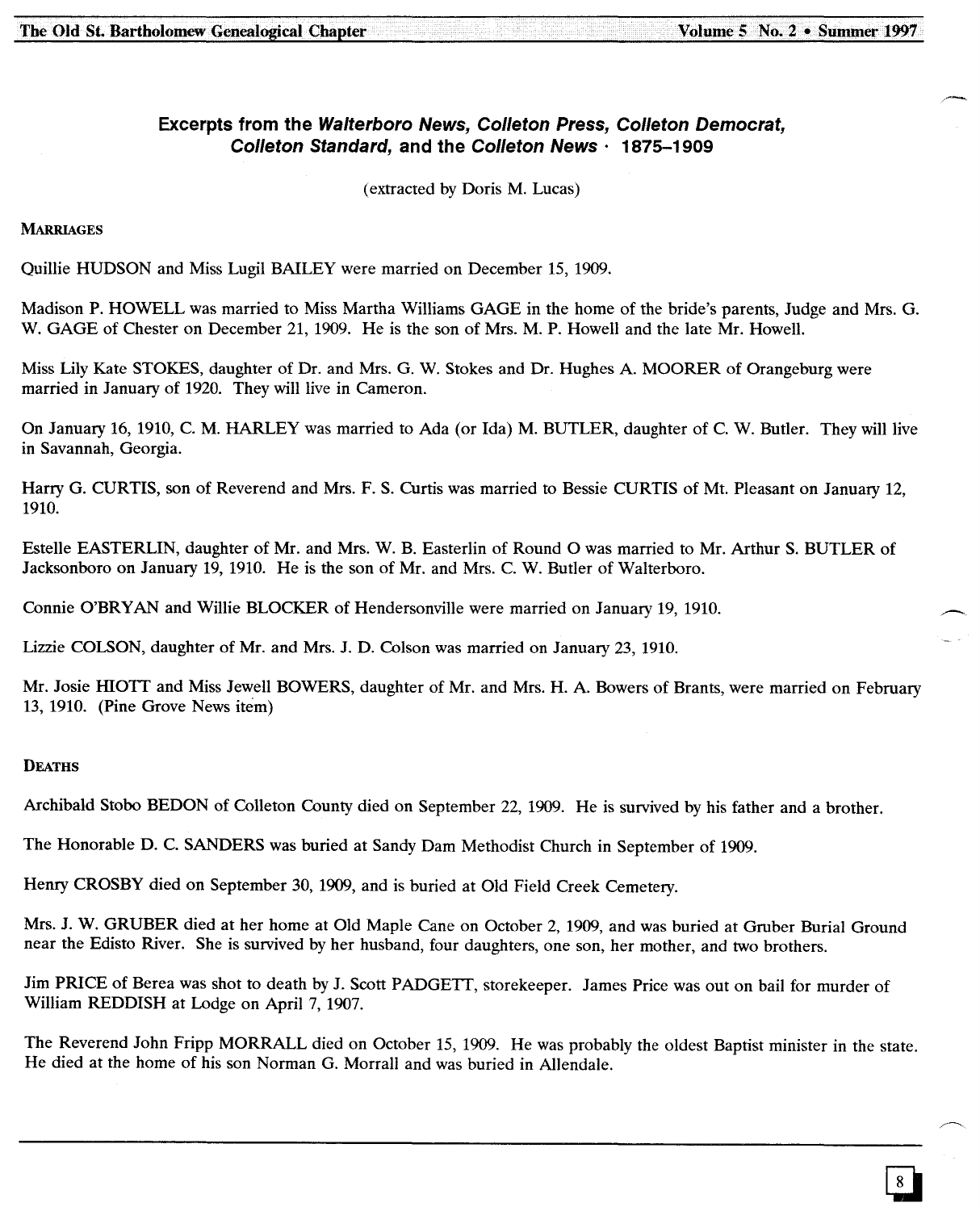# 1876 Male and Female Membership of Doctor's Creek Baptist Church Colleton County, South Carolina

# (Continued)

| Adams, M. M.<br>Adams, Mildret<br>Atkinson, Marsie<br>Avant, A. W.<br>Avant, Anna<br>Avant, Ella<br>Avant, Pauline<br>Beach, Ella<br>Beach, Elizabeth<br>Beach, S. R.<br>Beach, Shella<br>Bennett, Aneda<br>Bennett, J. E. A.<br>Bennett, Rebecca<br>Berry, Hattie<br>Bishop, Carrie<br>Breland, Della | Breland, Hollin<br>Breland, Lyssie<br>Breland, Mary<br>Breland, Nancy<br>Breland, Rosa<br>Breland, Suler<br>Breland, Susan<br>Breland, Rebecca<br>Bryant, Ella<br>Bowers, Josephine<br>Bowers, Polly<br>Carter, Elizabeth<br>Chassereau, Eliz.<br>Chassereau, Mittie<br>Crosby, Martha<br>Drawdy, Julia<br>Drawdy, $Lula(?)$ | Fender, Frances<br>Fender, Hattie<br>Fender, Martha<br>Fender, Martha A.<br>Fender, S. A. T.<br>Fender, Winnie<br>Fisk, Louisa<br>Gill, Jane<br>Goodwin, M. A. E.<br>Griffin, M. E.<br>Griffin, Mildret<br>Griffin, Sarah<br>Halford, Elizabeth<br>Halford, Laura<br>Herndon, M. A.<br>Hiott, Ann<br>Hiott, Carrie | Hiott, Elizabeth<br>Hiott, Georgeanna<br>Hiott, Harriot<br>Hiott, J. R.<br>Hiott, Josephine<br>Hiott, Nellie<br>Lemacks, Carrie<br>Lemacks, Lovenia<br>Lemacks, Mary<br>Lemacks, Sarah<br>Martin, Leva<br>Martin, Mamie<br>Martin, Mary<br>Martin, Mudy (?)<br>Martin, Susan<br>Reynolds, Carrie<br>Risher, S. A. | Saunders, M. $L(?)$<br>Saunders, Martha<br>Saunders, Mart., Sr.<br>Saunders, Mary<br>Saunders, Rebecca<br>Saunders, Sarah<br>Smith, Laney<br>Smoak, Leila<br>Thompson, Ellen<br>Thompson, L. C.<br>Till, Elizabeth<br>Turner, Harriet<br>Ulmore, S. A. E.<br>Valentine, M. A.<br>Warren, Amanda<br>Warren, Lovenia |
|--------------------------------------------------------------------------------------------------------------------------------------------------------------------------------------------------------------------------------------------------------------------------------------------------------|------------------------------------------------------------------------------------------------------------------------------------------------------------------------------------------------------------------------------------------------------------------------------------------------------------------------------|--------------------------------------------------------------------------------------------------------------------------------------------------------------------------------------------------------------------------------------------------------------------------------------------------------------------|-------------------------------------------------------------------------------------------------------------------------------------------------------------------------------------------------------------------------------------------------------------------------------------------------------------------|--------------------------------------------------------------------------------------------------------------------------------------------------------------------------------------------------------------------------------------------------------------------------------------------------------------------|
| Breland, Hattie<br>Breland, Harriet<br>Breland, Henryetta                                                                                                                                                                                                                                              | Drawdy, Victoria<br>Easterling, J. A.<br>Easterling, Mayfield                                                                                                                                                                                                                                                                | Hiott, Dolly<br>Hiott, E. A. C.<br>Hiott, Easter                                                                                                                                                                                                                                                                   | Saunders, Adaline<br>Saunders, Carrie<br>Saunders, Louisa                                                                                                                                                                                                                                                         |                                                                                                                                                                                                                                                                                                                    |
|                                                                                                                                                                                                                                                                                                        |                                                                                                                                                                                                                                                                                                                              |                                                                                                                                                                                                                                                                                                                    |                                                                                                                                                                                                                                                                                                                   |                                                                                                                                                                                                                                                                                                                    |

Queries

# WILLIAMS, RICHARDSON, RAY, SMITH, JAMES

Jean Martin, 4259 Heath Road, Jacksonville FL 32277-1587

Seeking the parents of William WILLIAMS who was born circa 1761 in North Carolina. His wife was Penelope RICHARDSON. Also seeking the birth parents of Elizabeth RAY born 14 Sep 1848 in Pierce County, GA. She was raised by Benjamin JAMES, and she used the surname James until she married Allen Ernest SMITH on 19 Nov 1865 in Pierce County, GA.

#### MEMBERSHIP INFORMATION

Surnames from members' charts. If you have not set your pedigree chart, please do.

#### MEMBER'S NAME

MEMBER'S ADDRESS

John B. Tindal, Jr.

190 Diamond T Circle Sumter, SC 29150

**RESEARCHING** 

BAILEY, LAROCHE, WIllTRIDGE, JENKINS, MCLEOD, TOWNSEND, SPLATT, FRIPP, CUSHING, CLARK, SEABROOK, REYNOLDS, EBERSON, RIPPON, HANN, HASKELL, BARKER, MAY,WINBORNE, OSWALD, CAPERS, HAYNE, and UPHAM